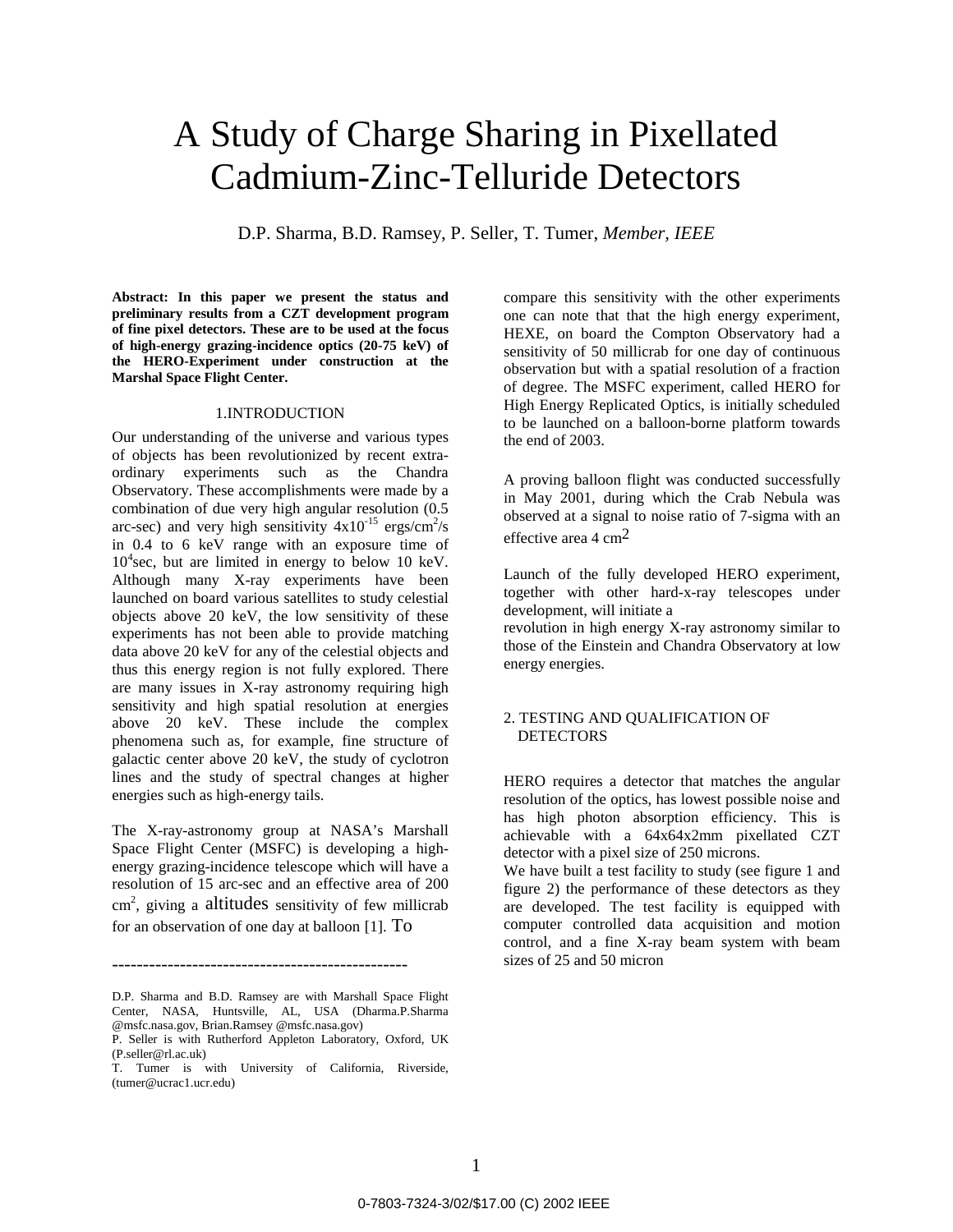

Figure 1. Main elements of the test facility

The data acquisition and control of an X-Y table for scanning the detector with a fine X-ray beam is facilitated by Lab-View software. The primary aims of the initial evaluation are:

- 1. Detailed study of charge sharing between pixels and its effect on the energy & spatial resolution.
- 2. Energy resolution, its variation with energy, and its relation with the point of interaction on the detector.



Figure 2. A photograph of test the set-up.

- 3. Charge loss due to sharing and its effect on energy resolution, spatial resolution and the overall performance of detectors.
- 4. Generation of a response matrix to indicate possible performance of flight detectors.

5. Performance of the detectors at the focus of the telescope.

At present, the detectors required by HERO are not available off the shelf; various aspects are still under development and evaluation. To help us in the selection process of the best possible detector schemes, we have initiated test and evaluation of three types of detectors as described below: Detector-1

- Is 1-mm thick and has a 4x4 pixel array.
- Pixel size is 650 micron.
- Inter-pixel distance (or gap) is 100 micron.
- Detector signal is processed by discrete charge sensitive preamplifiers.
- Detector supplied by Metorex, Finland.

### Detectors-2

- These sets of detectors have 16x16 pixel arrays and are 1-mm and 2-mm thick .
- Pixel size is 250 microns.
- Inter-pixel distance is 50 microns.
- Detector signal is processed initially by a *Pixel Array Chip* (PAC5) and then by two Shaper-And Multiplexer- Read-Out-Chips (SHAMROC) developed by *Rutherford Appleton* Laboratory (RAL), Oxford, UK. For details see reference [2].
- Metorex, Finland has supplied these detectors.

#### Detector-3

Figure 3 shows the photograph of the main detector and ASIC mounted on the ceramic carrier

- Is 2-mm thick with a 16x16 pixel array.
- Pixel size is 250 microns.
- Inter-pixel distance is 50 microns.
- Detector signal is processed by the ASIC chip, AXGAM, developed by University of California, Riverside.
- The ASIC is equipped not only with charge sensitive preamplifiers but also with shaping and peak detection.
- This detector has been provided by the University of California, Riverside [3].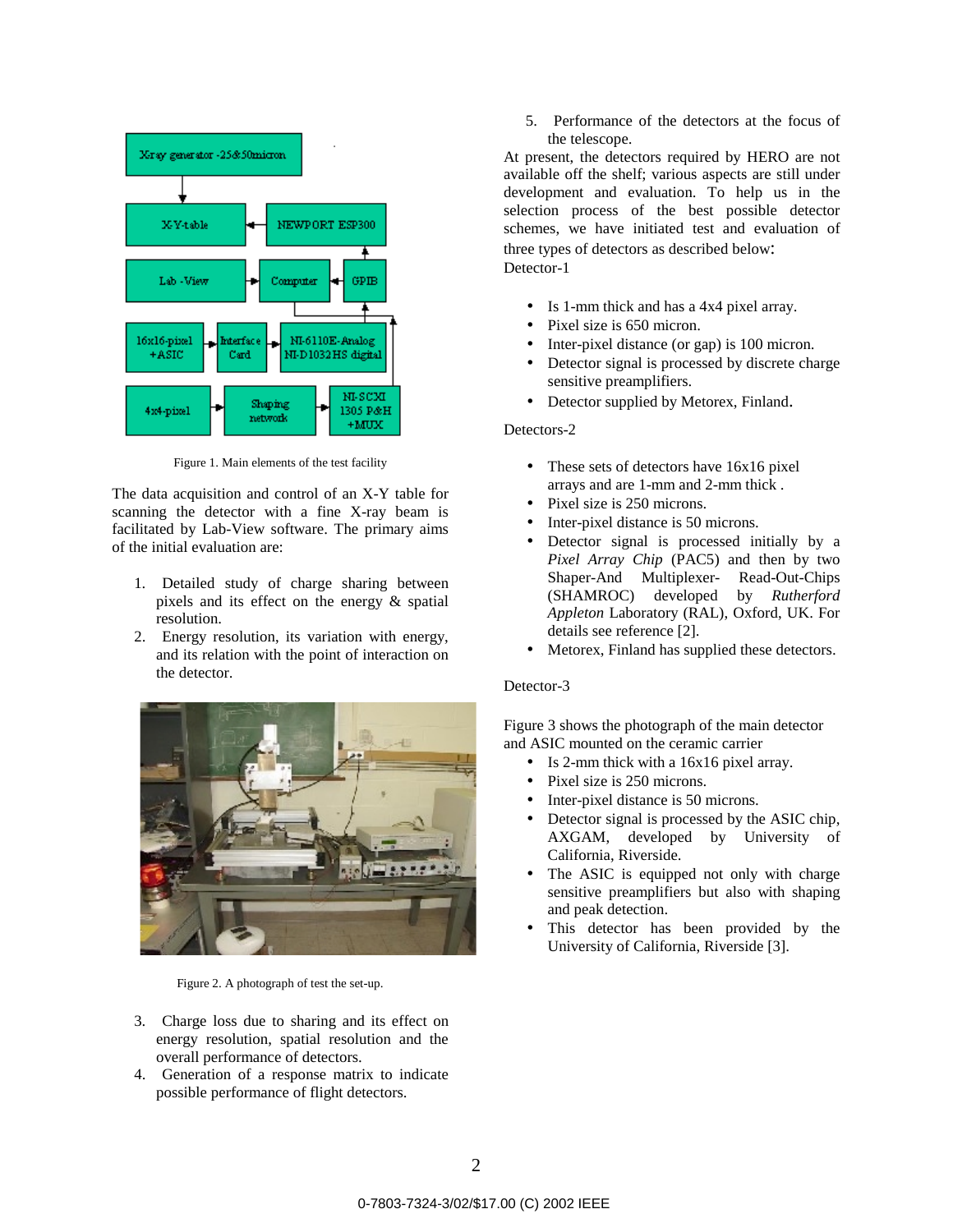

Figure 3: Photograph of 16x16 detector mounted on ASIC and its ceramic chip carrier (AXGAM).

## 3. PRELIMINARY RESULTS

We are in the process of conducting detailed studies of the detectors acquired by us. Figure 4 and table-1 shows the energy resolution measured for these detectors for unshared events. Detailed tests of detector-3 are not yet complete.

Table-1: Measured resolutions

| Energy             | $4x4-D1$ | $16x16 - D2$ | 16x16-D3     |
|--------------------|----------|--------------|--------------|
| $17.5 \text{ keV}$ | 5.6%     |              |              |
| $22 \text{ keV}$   | 4.3%     | $7.4\% - 9$  |              |
|                    |          | pixels       |              |
| $32 \text{ keV}$   | 2.4%     |              | <b>Tests</b> |
| 44 keV             | 2.5%     |              | <b>Not</b>   |
| $60 \text{ keV}$   | 1.8%     | 3%-9 pixels  | Complete     |

1800 1600 1400 Am 1200 counts/channel counts/channel Tb 1000 Ba 800 Ag 600 Mo



Figure 4: Pulse height spectrum of 4x4 pixel detector-D1 when irradiated at various energies from 17.5 to 60 keV. Smaller peaks are K-beta lines.

The pulse height spectrum for 60 keV events that are not shared with those in neighboring pixels are shown in figure-5, giving an energy resolution of 3% when output from 9 pixels is combined. The data depicted is from the 16x16 detector that is equipped with PAC5 ASIC



Figure 5: The pulse height spectrum for Am-241 source (60 keV) from 16x16 pixel, detector-D-2. It gives a 3% resolution when output from 9 pixels is combined.

Preliminary tests show, as expected, that maximum charge loss occurs when the events interact in the middle of the inter-pixel gap and the events are shared between two or four neighboring pixels. In the case of detector-1, which has a pixel gap of 100 microns, the loss (see figure 6) when events are shared only between two pixels is found to be about 16%. In case of the 16x16 pixel detector our initial tests indicate that loss is minimal. This indicates, as expected that detectors with smaller pixel-to-pixel gap will show less loss in recovered signal.



Figure 6: Pulse height spectrum of shared and recovered signal when the events interact in the middle of the gap of 4x4 detector. Two curves at the left are shared signals from individual pixels and the graph on the right hand side is summed output from the shared events, showing a loss of 16%.